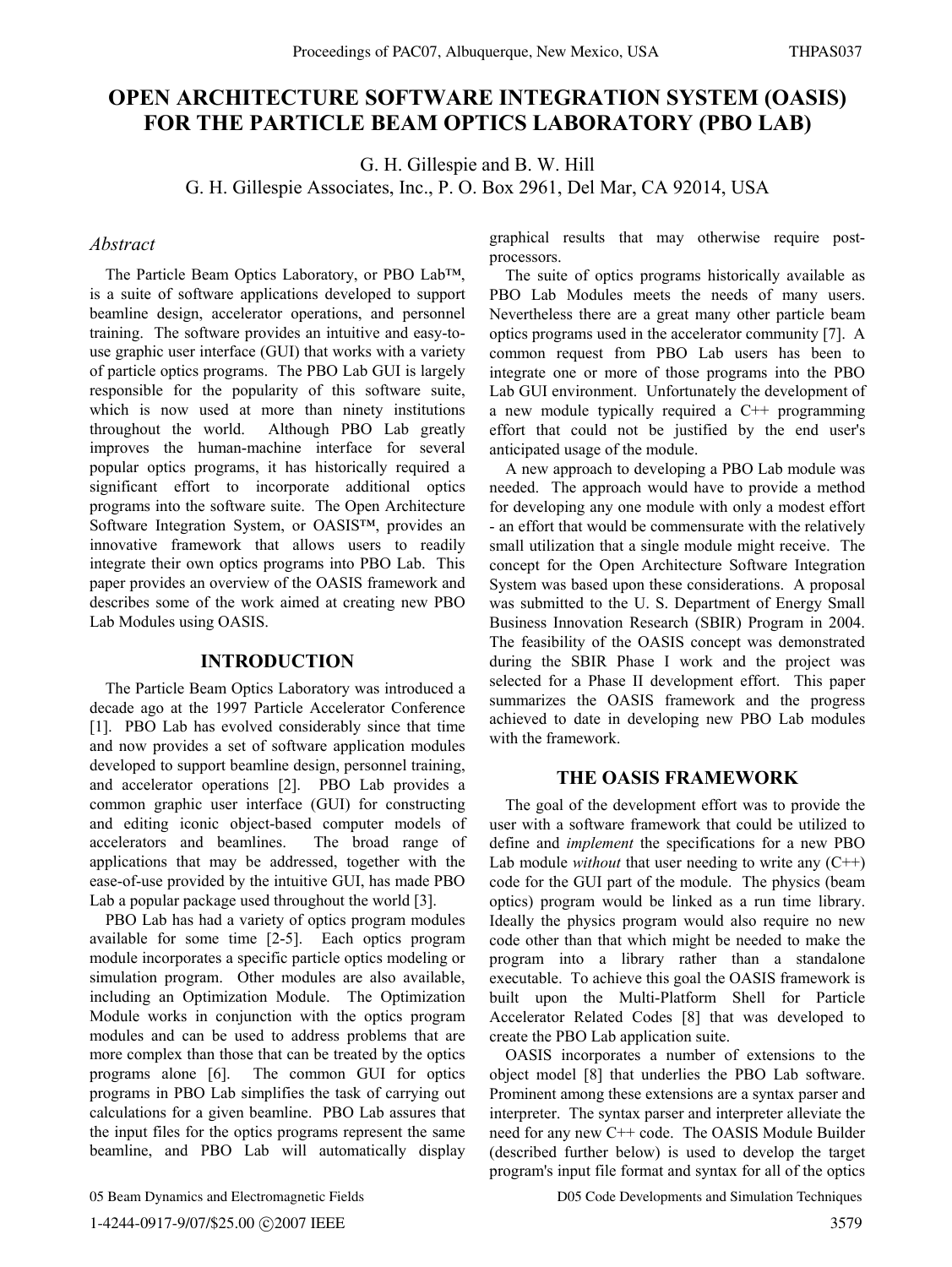elements that the target program supports. This process results in a custom PBO Lab Application Module called an OASIS Module, or simply OModule. The syntax parser and interpreter then operate dynamically at run time, via the OASIS Support Module (also discussed further below), on the PBO Lab object model of a beamline to create the input file to be read and acted upon by the target optics program. Once an OModule has been created using the OASIS Module Builder, the resulting module can be distributed for use with any PBO Lab software containing the OASIS Support Module. A PBO Lab user interacts with the new module in the same familiar way that he or she interacts with any other module. Little or no training is required to begin using the target optics program that is incorporated as a library into the new module.

# *The OASIS Module Builder*

New modules are constructed with the OASIS Module Builder, or simply OModule Builder. The OModule Builder has a graphic interface that is very similar to that of PBO Lab. Module developers experienced with PBO Lab will find the environment familiar, and the procedures used to define a new module will be similar to various procedures used in PBO Lab. For example, many OModule Builder procedures begin by selecting an item from the OASIS Commands menu. This OModule Builder menu appears alongside entries for other modules in the PBO Lab Commands menu. Figure 1 shows the OASIS Commands menu.

When an item on the OASIS Commands menu is selected a window opens that provides the interface for specifying module details corresponding to that item. For example, the OASIS Module Specification item opens a window that provides entry fields used to define the "top level" OModule specifications. These top level specs include the module name (e.g. PARMILA), the physics program library (e.g. PARMILA.dll), library entry point (PARMILA\_INTERFACE), and other information such as module version number, author, etc., that the module developer wishes to include. Certain fields have required entries (such as the module name) while others are optional (such as the module author).

Several of the windows associated with entries on the OASIS Commands menu have links to open additional windows, depending upon the complexity and detail needed to define the associated specifications. One example is the window that opens for the Module I/O File Specification. For graphics files (files that contain data that can be graphed or plotted) another window is opened in order to spec the type of graphic(s) to be displayed (e.g. line plots, scatter plots, histograms) and the format of the data in the associated file created by the physics program.

| <b>OASIS Module Specification</b><br>Module I/O File Specification<br>Command Specification                                                         | Top level specs |
|-----------------------------------------------------------------------------------------------------------------------------------------------------|-----------------|
| Global Parameters (Header)<br>Special Parameter Settings (SPS)<br><b>Matrix Special Settings</b><br>Lines and Sublines Specification                | Parameter specs |
| User Piece Specification<br>Alias Piece Specification<br>Undefined Pieces Specification<br>Untitled Options Specification<br>Final (Footer) Section | Custom specs    |
| Optimizer Storage Parameters<br>Data Interchange (SPS)<br><b>Optimizer Simulation Options</b>                                                       | Tool specs      |
| Write Full Input File and View<br>Write Header (Globals) and View<br>Write Lattice (Pieces) and View<br>Write Footer and View                       | Test operations |
| Run Input File                                                                                                                                      | Run test        |
| <b>List Windows</b><br>Þ                                                                                                                            | Assist windows  |
| <b>OASIS Options</b>                                                                                                                                | Spec attributes |
|                                                                                                                                                     |                 |

Figure 1: The Commands menu for the pre-release version of the OASIS Module Builder with a brief summary of each block's primary function.

There are a fair number of detailed specifications that may be required in order to fully define the requirements for writing an input file for a physics program, where all data is extracted from the PBO Lab object model. The items on the Commands menu encapsulate several of them, but not all items are used for each module definition. For example, the Lines and Sublines Specification item is used to define the structure of hierarchical beamline representations, when the associated physics program (e.g DIMAD) uses such a representation. Many programs (e.g. TRACE 3-D) do not use a hierarchical representation and there is no Lines and Sublines Specification to define for those programs.

Most of the detailed specifications for describing individual optics elements are defined using familiar PBO Lab Pieces [1]. Piece Windows (e.g. for a quadrupole) are used to select individual parameters (e.g. quadrupole length, strength, etc.) for use with the module. The OASIS Module Builder implementations of the Piece Windows contain links to other windows used to define the detailed syntax specifying the format for writing those parameters to the module's input file.